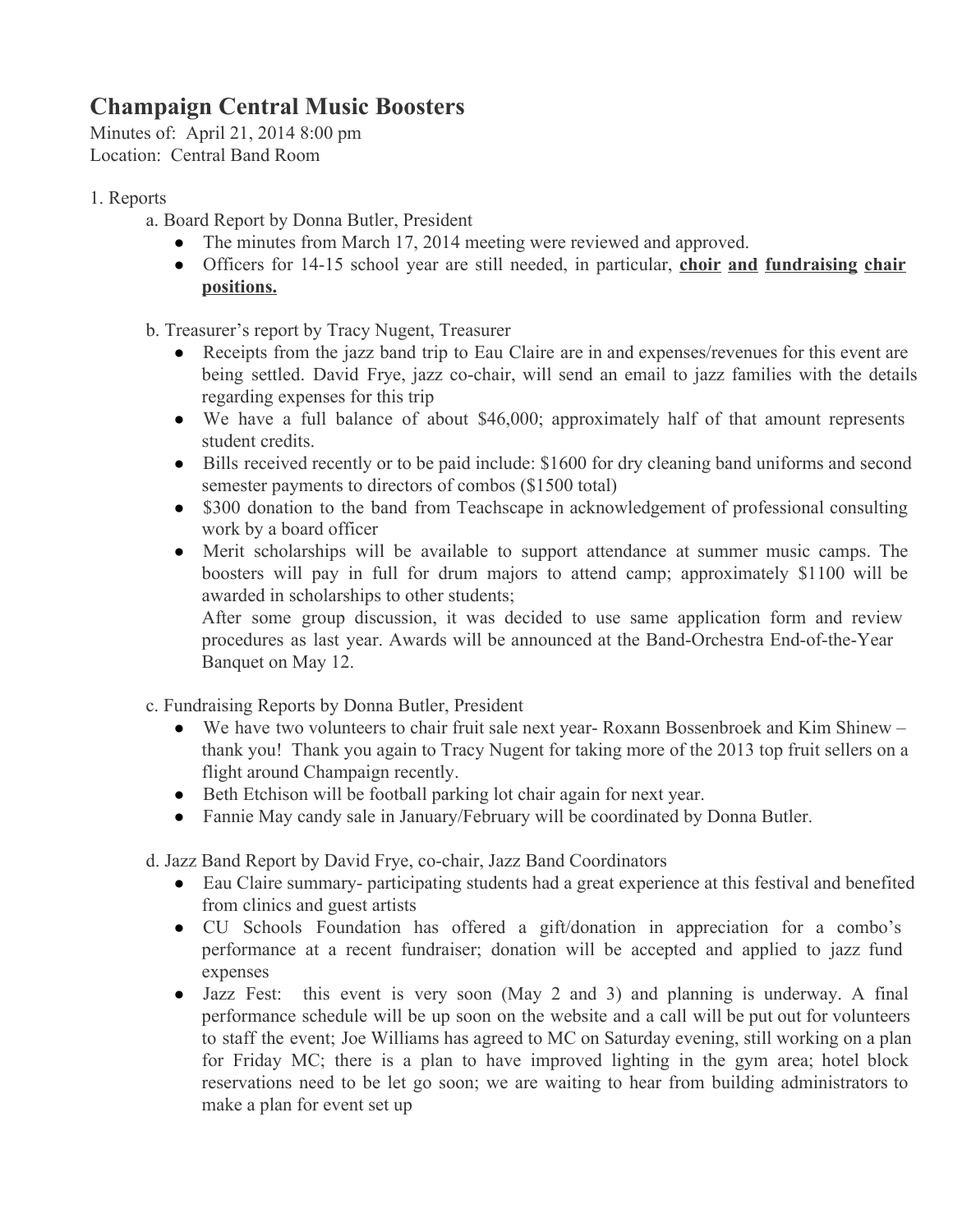- e. Choir Report by Donna Butler, President
	- End of the year concert will be held on Wednesday April 30. There is traditionally a senior recognition reception following the concert. Darla Wilson has agreed to help organize this event, but additional leadership (by non-senior parents) will be needed.
- f. Orchestra Report
	- Curreys reported that CU Baroque Artists performed during class for the orchestra and third hour choir. The performance was excellent and much appreciated!
	- Donna Butler reported that Drew Phillips will continue on the booster board as Orchestra Chair next year.
	- Orchestra's end of the year banquet is on May 12 at Central; food at 5:30 followed by recognition and program. Janet Roadcap and Shari Hall will co-chair.
- g. Wind Symphony/Symphonic/Concert Band Report
	- Band and Orchestra concert next Monday, April 28
	- CDs of the following recent performances will be available for sale at the concert for \$10 each – they make GREAT gifts for students and grandparents:
		- o **Wind Symphony**:
			- Centennial Fanfare March
			- Prelude, Opus 34
			- Shepherds Hey
			- Dreams Under a New Moon from Symphony #2
			- **•** Instinctive Travels
			- **Lassus Trombone**
		- o **Concert Band:**
			- Cloud Gate
			- Lexicon
			- Spania
		- o **Orchestra:**
			- Minotour
			- Sakura
		- o **Symphonic Band:**
			- Lux Aurumque
			- The Winged Stallion
		- o **2013 Wind Symphony at Superstate:**
			- Concertino for four percussion
	- Wind Symphony will play at Superstate on Friday evening, May 9 at Foellinger Great Hall at Krannert Center. Warm up time is 7:30; Central's performance is 8:00 pm, followed by the University of Illinois Wind Symphony and Superstate awards. Admission is free to the public for a wonderful evening of music.
	- Band's end of the year banquet is on May 12 at Central; food at 5:30 followed by recognition and program. Janet Roadcap and Shari Hall will co-chair.
	- Auditions for next school year to be held May  $6,7,8$ ; signups will be available one week in advance. 8<sup>th</sup> graders can email Mrs. Currey to sign up for a time.